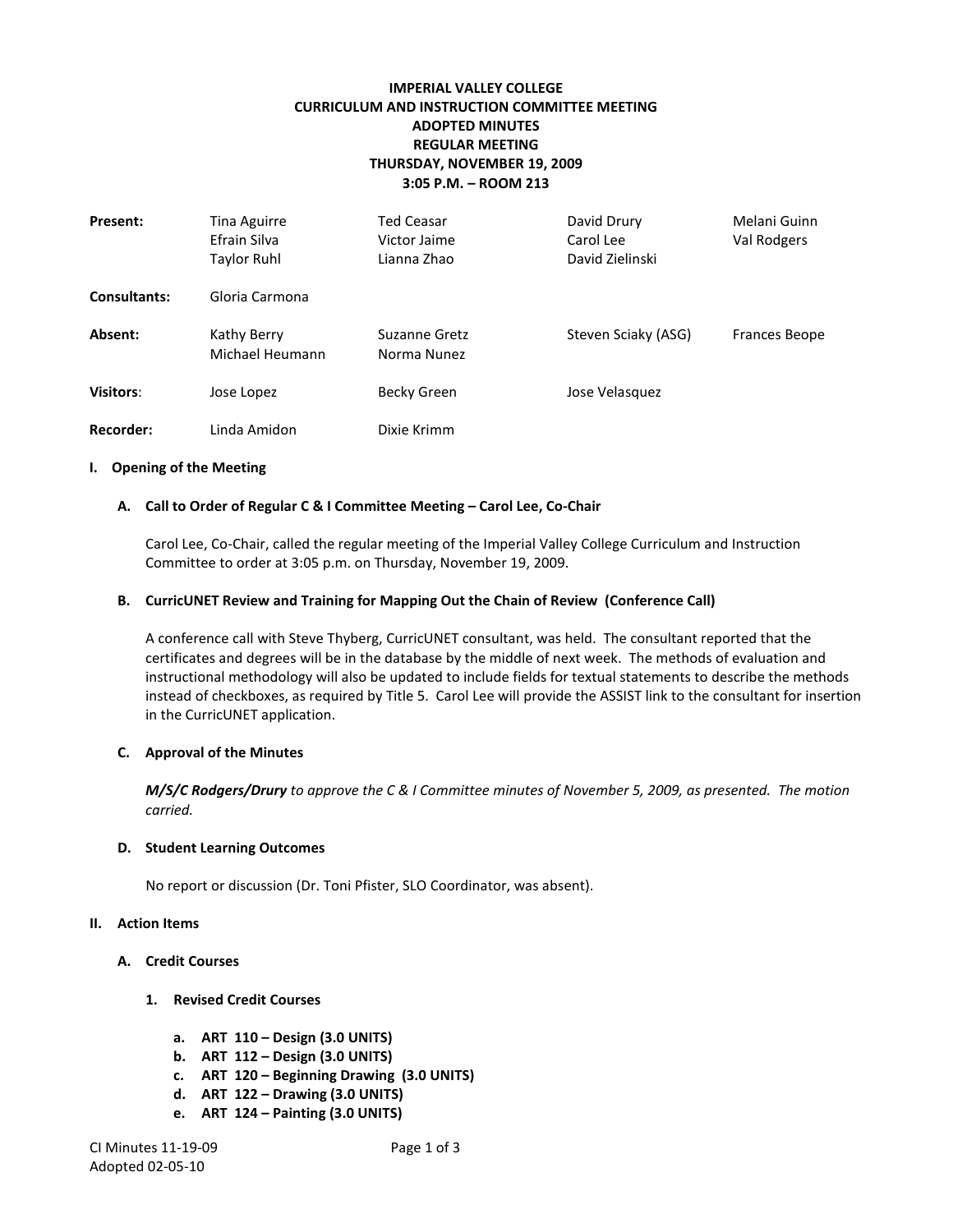- **f. ART 126 – Painting (3.0 UNITS)**
- **g. ART 128 – Watercolor Painting (3.0 UNITS)**
- **h. ART 130 – Life Drawing (3.0 UNITS)**
- **i. ART 140 – Ceramics (3.0 UNITS)**
- **j. ART 150 – Sculpture (3.0 UNITS)**
- **k. ART 160 – Graphic Design (3.0 UNITS)**
- **l. ART 170 – Photography-Beginning (3.0 UNITS)**
- **m. ART 220 – Drawing (3.0 UNITS)**
- **n. ART 222 – Drawing (3.0 UNITS)**
- **o. ART 224 – Painting (3.0 UNITS)**
- **p. ART 226 – Painting (3.0 UNITS)**
- **q. ART 228 – Exploration of Painting Techniques (2.0 UNITS)**
- **r. ART 230 – Life Drawing (3.0 UNITS)**
- **s. ART 240 – Ceramics (3.0 UNITS)**
- **t. ART 242 – Ceramics, Technical (3.0 UNITS)**
- **u. ART 260 – Advertising/Graphic Design (3.0 UNITS)**
- **v. ART 270 – Photography-Intermediate (3.0 UNITS)**

*M/S/C Guinn/Drury to approve the revision of the course description to remove the specific fee amount from the materials fee statement, for ART 110, 112, 120, 122, 124, 126, 128, 130, 140, 150, 160, 170, 220, 222, 224, 226, 228, 230, 240, 242, 260 and ART 270 (items a – v), effective spring 2010, as presented. The motion carried.*

**w. ENGL 086 – Reading II: Basic Development (3.5 UNITS)**

*M/S/C Zhao/Drury to approve the revision of the prerequisite, for ENGL 086, effective 2009-2010, as presented. The motion carried.*

## **X. ENGL 096 – Writing Fundamentals, First Semester (3.0)**

*M/S/C Zhao/Jaime to approve the revision of the prerequisite and the course description, for ENGL 096, effective 2009-2010, as presented. The motion carried.*

## **B. Certificates and Majors**

## **1. Revised Certificates and Majors**

*M/S/C Rodgers/Silva to place the following action items on a consent agenda:*

## **CONSENT AGENDA**

## **a. Business Financial Services Certificate and Major**

*Approved 1) the revision of the required number of units from 26 to 25 units, and 2) to move CIS 102, Computer Applications Lab (1.0 units), from Section I - Required Courses, to Section II - Acceptable Courses, for the Business Financial Services certificate and major, effective 2010 - 2011, as presented.*

## **b. Business Management Certificate and Major**

*Approved 1) the revision of the total required number of units from 26 to 25 units, 2) the total number of acceptable courses from a minimum of nine to six units, 3) to move CIS 102, Computer Applications Lab (1.0 units), from Section I - Required Courses, to Section II - Acceptable Courses, and 4) to move BUS 124, Introduction to Business (3.0 units) from Section I – Required Courses to Section II – Acceptable Courses, for the Business Management certificate and major, effective 2010 - 2011, as presented.*